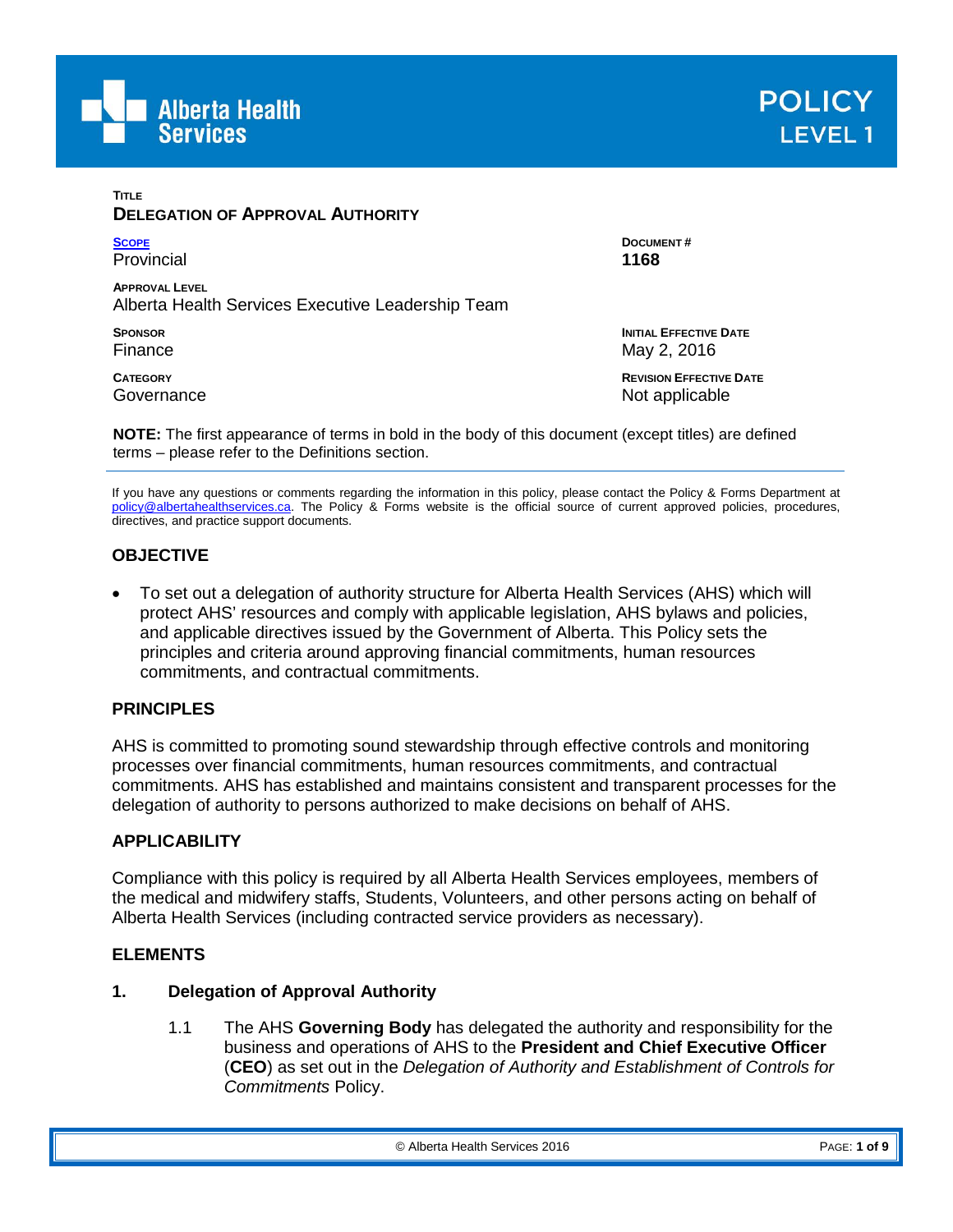|                                         |                       |           | <b>POLICY - LEVEL 1 II</b> |
|-----------------------------------------|-----------------------|-----------|----------------------------|
| TITLE                                   | <b>EFFECTIVE DATE</b> | DOCUMENT# | PAGE                       |
| <b>DELEGATION OF APPROVAL AUTHORITY</b> | May 2, 2016           | 1168      | 2 of 9                     |

- 1.2 For the purposes of this Policy, **commitments** are classified into three categories: financial commitments, human resources commitments, and contractual commitments.
- 1.3 The CEO sub-delegates authority for the approval of commitments as set out in the following matrices:
	- a) *The Delegation of Authority for Financial Commitments (Financial Authorization) Matrix* – sets out the limits, levels, and positions with authority to approve financial commitments;
	- b) *The Delegation of Human Resources Authority (DOHRA) Matrix* sets out the positions with authority to approve human resources commitments; and
	- c) *The Contract Signing Matrix* sets out the contract value and positions with authority to approve, sign and execute contractual commitments.

**Note:** Delegated authority as set out in one approval matrix does not constitute approval authority for other types of commitments in another matrix or any other policy.

- 1.4 Subject to the **limits** set out in the AHS *Delegation of Authority and Establishment of Controls for Commitments* Policy:
	- a) the CEO can approve any commitment; and
	- b) subject to the matrices named in Section 1.3 of this Policy, positions with delegated authority can only approve commitments which pertain to a **program group** reporting to him/her, for which they have accountability.
- 1.5 Subject to the limits set out in the *AHS Delegation of Authority and Establishment of Controls for Commitments* Policy and the matrices which accompany this Policy, and provided modifications are made in writing, the CEO can modify the approval limits of any specific position / person reporting to him/her but cannot alter his/her own approval authority.
- 1.6 Approval authority for commitments may be sub-delegated to another position / person through approved processes provided the person to whom the authority is being delegated:
	- a) reports directly to the person delegating authority; or
	- b) reports directly to the same manager as the position / person delegating authority.
- 1.7 Notwithstanding the approval levels set out in the matrices for this Policy, persons with the appropriate authority may direct that a higher level of approval

If you have any questions or comments regarding the information in this policy, please contact the Policy & Forms Department at [policy@albertahealthservices.ca.](mailto:policy@albertahealthservices.ca) The Policy & Forms website is the official source of current approved policies, procedures, directives, and practice support documents.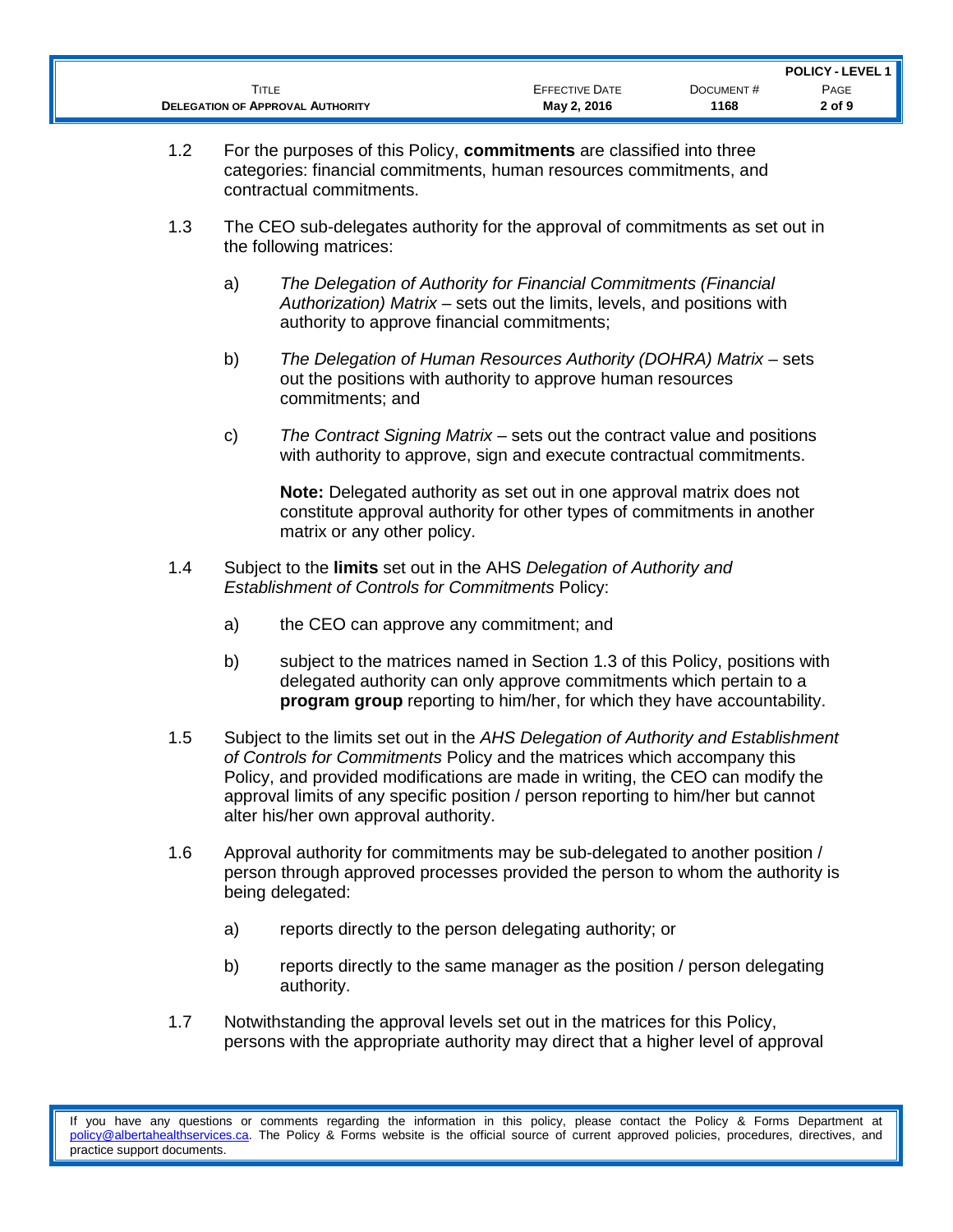|                                         |                       |           | <b>POLICY - LEVEL 1</b> |
|-----------------------------------------|-----------------------|-----------|-------------------------|
| Title                                   | <b>EFFECTIVE DATE</b> | DOCUMENT# | PAGE                    |
| <b>DELEGATION OF APPROVAL AUTHORITY</b> | May 2, 2016           | 1168      | 3 of 9                  |

be required, within their area of accountability, where necessary. In such cases this requirement must be documented.

1.8 In limited circumstances a non-employee may be granted approval authority if the authority is contemplated and documented as part of their contract with AHS, and such authority is approved at the Vice-President level. The contract must set out the scope of approval authority being granted and that the non-employees with approval authority are expected to comply with all of the requirements in this Policy and any other applicable AHS policies.

### **2. Key Principles**

- 2.1 **Approvers** are required to make operating decisions and approve commitments which contribute to achieving organizational objectives and balance efficiency of operations with operational, legal, and financial risk.
- 2.2 Authority to approve commitments on behalf of AHS is a responsibility and an obligation to make decisions that are within the mandate of AHS, and support the sound management of AHS' resources.
- 2.3 Approvals must be made only where there are sufficient resources, financial or otherwise, to support the commitment. Approvals for commitments shall be made either in writing or through an AHS approved IT application or system. Commitments for the purposes of this Policy, consist of:
	- a) Financial Commitments: Decisions to commit funds against an approved budget, in accordance with Section 5 of this policy.
	- b) Human Resources Commitments: Decisions made with respect to a human resources function in accordance with Section 6 of this policy.
	- c) Contractual Commitments: Decisions made for AHS to be bound by contractual obligations (whether financial or non-financial) by signing and executing a contract, in accordance with Section 7 of this policy.
- 2.4 For financial commitments and contractual commitments where approval is based on commitment value, the commitment value will be based, where possible, on a reasonable cost estimate method, such as historical cost, or budgeted amount, in order to determine the required level of approval.
- 2.5 All financial valuations shall be in Canadian dollars.
- 2.6 The use of a physical signature stamp, adhesive slip or mechanically produced signature is prohibited for purposes of documenting an approval for a commitment or executing a contract, with the exception of Human Resources commitments.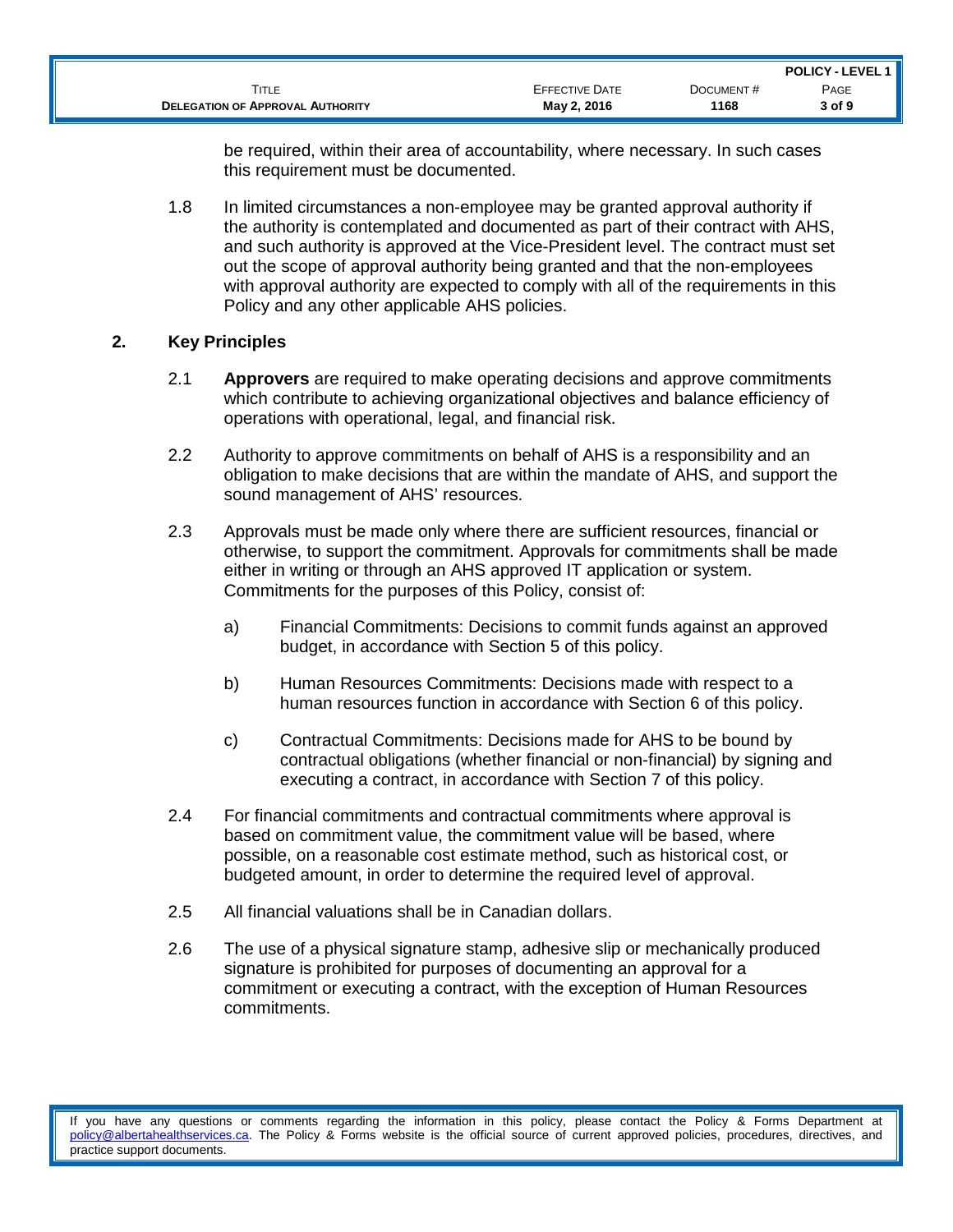|                                         |                       |           | <b>POLICY - LEVEL 1   </b> |
|-----------------------------------------|-----------------------|-----------|----------------------------|
| TITLE                                   | <b>EFFECTIVE DATE</b> | DOCUMENT# | PAGE                       |
| <b>DELEGATION OF APPROVAL AUTHORITY</b> | May 2, 2016           | 1168      | 4 of 9                     |

2.7 Under no circumstance shall any commitments be divided to reduce the term, scope, or value with the intended or unintended result of altering the required level of approval.

## **3. Criteria Around Commitments**

- 3.1 Commitments must be:
	- a) necessary to fulfil AHS' business and operating needs;
	- b) compliant with the principles and mandatory requirements set out in this Policy and other applicable AHS policies;
	- c) reasonable and appropriate;
	- d) properly explained and documented;
	- e) able to stand up to scrutiny by members of the public; and
	- f) provided for in an approved budget.

Note: For multi-year financial / contractual commitments (including long term contracts), the current year commitment amount must be included in the current year's approved budget at the time of approval and each subsequent year's commitment must be included in each subsequent years budgets for the term of the commitment.

#### **4. Approver Responsibilities**

- 4.1 Approvers are responsible and accountable for their decisions. When approving commitments, approvers must ensure that:
	- a) they have read and understand this Policy and all other applicable AHS policies;
	- b) the commitment meets all of the criteria as set out in Section 3 of this Policy;
	- c) goods and/or services are received prior to approving the payment, except where the terms and conditions of an executed contract provide for and permit prepayments and/or provide for timing of payments which are not conditional on receipt of goods and/or services;
	- d) errors, irregularities, and/or inconsistencies relating to a commitment are reported and resolved, in accordance with normal reporting processes;
	- e) when discretion needs to be exercised, the decision is subject to good judgment, knowledge of the situation, and made with assessment and evaluation of relevant and key information;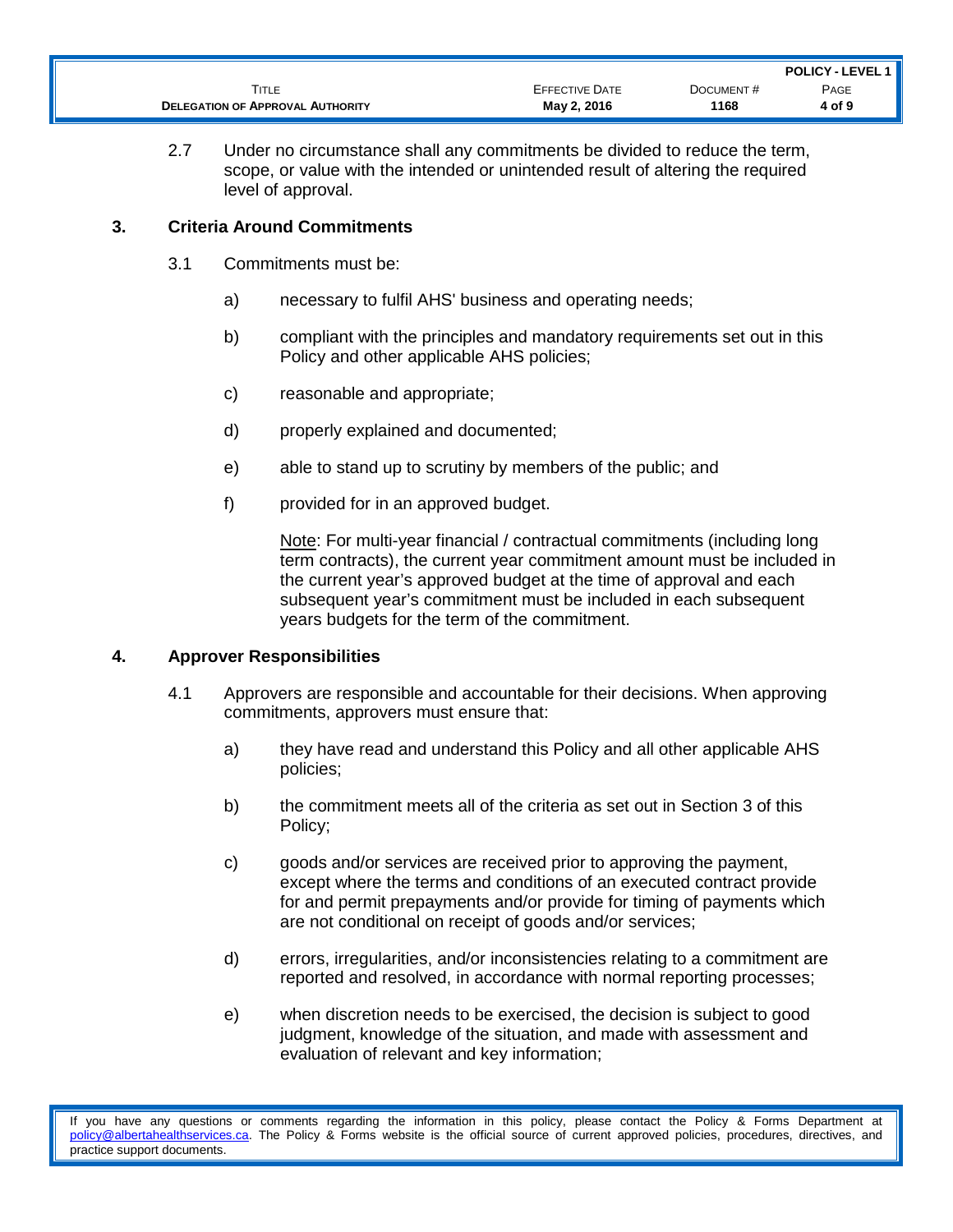|                                         |                       |           | <b>POLICY - LEVEL 1   </b> |
|-----------------------------------------|-----------------------|-----------|----------------------------|
| <b>FITLE</b>                            | <b>EFFECTIVE DATE</b> | DOCUMENT# | PAGE                       |
| <b>DELEGATION OF APPROVAL AUTHORITY</b> | May 2, 2016           | 1168      | 5 of 9                     |

- f) they refrain from approving commitments which do not comply with the *AHS Conflict of Interest Bylaw*;
- g) they refrain from approving expenditures that they have personally incurred or intend to personally incur;
- h) they refrain from approving commitments which would directly and personally benefit the approver's direct manager or another person in a more senior position to the approver;
- i) they have sufficient and appropriate authority to approve commitments in accordance with the matrices which accompany this Policy; and
- j) where a financial / contractual commitment is not provided for in an approved budget, the required approval for discretionary budgetary/financial commitment, has been obtained.

### **5. Financial Commitments - Approval Authority**

- 5.1 Financial Commitments are decisions made by program groups, to commit funds against an approved budget to:
	- a) purchase or acquire goods and/or services;
	- b) expend funds or incur a liability or expense, provide non-monetary consideration, or be bound by or obligated to a debt, guarantee or liability;
	- c) provide goods and/or services;
	- d) receive revenues from a third party; or
	- e) receive funds from an external funding agency or other revenue that has specific conditions attached and a defined accountability process in place.
- 5.2 Program groups are responsible for determining the need for a financial commitment and approving the commitment in accordance with the *Financial Authorization Matrix*. This matrix sets out the limits, levels, and positions with delegated authority to approve financial commitments. Positions with delegated authority may approve financial commitments including but not limited to purchase or payment requisitions, invoices, and other business expenditures.
- 5.3 Authority to approve a financial commitment does not constitute or grant authority to approve a contractual commitment (signing & execution of a contract). AHS' approved contracting policies and processes must be followed to obtain goods and services on behalf of AHS, and to approve and execute contracts.
- 5.4 A Vice President may permanently modify the approval level and assign a Financial Authorization level to any specific position within any program group

If you have any questions or comments regarding the information in this policy, please contact the Policy & Forms Department at [policy@albertahealthservices.ca.](mailto:policy@albertahealthservices.ca) The Policy & Forms website is the official source of current approved policies, procedures, directives, and practice support documents.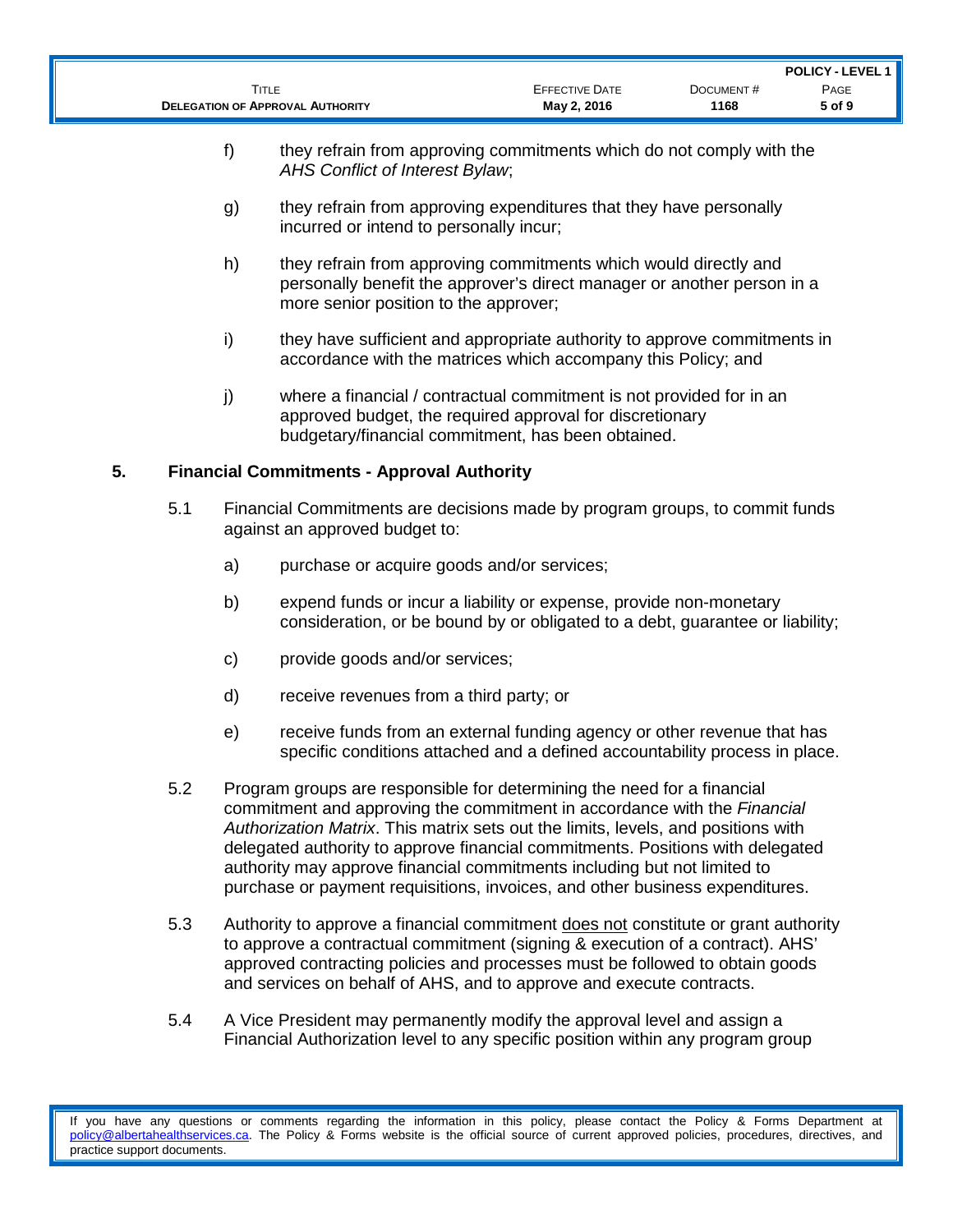|                                         |                       |           | <b>POLICY - LEVEL 1 II</b> |
|-----------------------------------------|-----------------------|-----------|----------------------------|
| TITLE                                   | <b>EFFECTIVE DATE</b> | DOCUMENT# | PAGE                       |
| <b>DELEGATION OF APPROVAL AUTHORITY</b> | May 2, 2016           | 1168      | 6 of 9                     |

reporting to him/her subject to the criteria set out in the **financial exception authorization process**. The financial exception authorization process:

- a) permits permanent Financial Authorization level changes where existing approval limits are not sufficient to meet operational requirements, and the Financial Authorization level required is consistent with the positions' functions;
- b) cannot be used to assign Financial Authorization levels one to four  $(1 4)$ to any position, as these levels are restricted to the positions listed in the *Financial Authorization Matrix*; and
- c) may only be used to assign a Financial Authorization level to a nonemployee provided that such authority is contemplated and documented in their contract with AHS, as per Section 1.9 of this Policy.

### **6. Human Resources Commitments - Approval Authority**

6.1 The *DOHRA Matrix* sets out the positions and approval authority for human resources commitments. The *DOHRA Matrix* must be reviewed before decisions regarding human resources are made, to ensure the required level of approval is obtained.

## **7. Contractual Commitments - Contract Approval (Signing & Execution)**

- 7.1 Where a contract is necessary to fulfill a commitment, only departments mandated with contracting responsibilities are authorized to approve a contractual commitment (sign and execute contracts), on behalf of AHS.
- 7.2 Departments mandated with contracting responsibilities includes Contracting, Procurement & Supply Management, Capital Management, Medical Affairs, Research, and Self-Managed Care, must ensure that contractual commitments are in compliance with AHS' approved contracting policies and processes.
- 7.3 **Contracts** must be approved (signed and executed) in accordance with the *Contract Signing Matrix*, or in accordance with other approved contracting policies.
- 7.4 Authority to approve contractual commitment does not constitute approval for, or grant authority to a person/position for approving a financial commitment. Approval for a Financial Commitment must be in accordance with the *Financial Authorization Matrix*.

## **8. Temporary Delegation**

8.1 Persons who are unavailable to perform their delegated approval function (due to a vacation, leave of absence, etc.) may delegate **temporary authority** to another person, subject to the matrices which accompany this Policy, and the criteria listed below.

If you have any questions or comments regarding the information in this policy, please contact the Policy & Forms Department at [policy@albertahealthservices.ca.](mailto:policy@albertahealthservices.ca) The Policy & Forms website is the official source of current approved policies, procedures, directives, and practice support documents.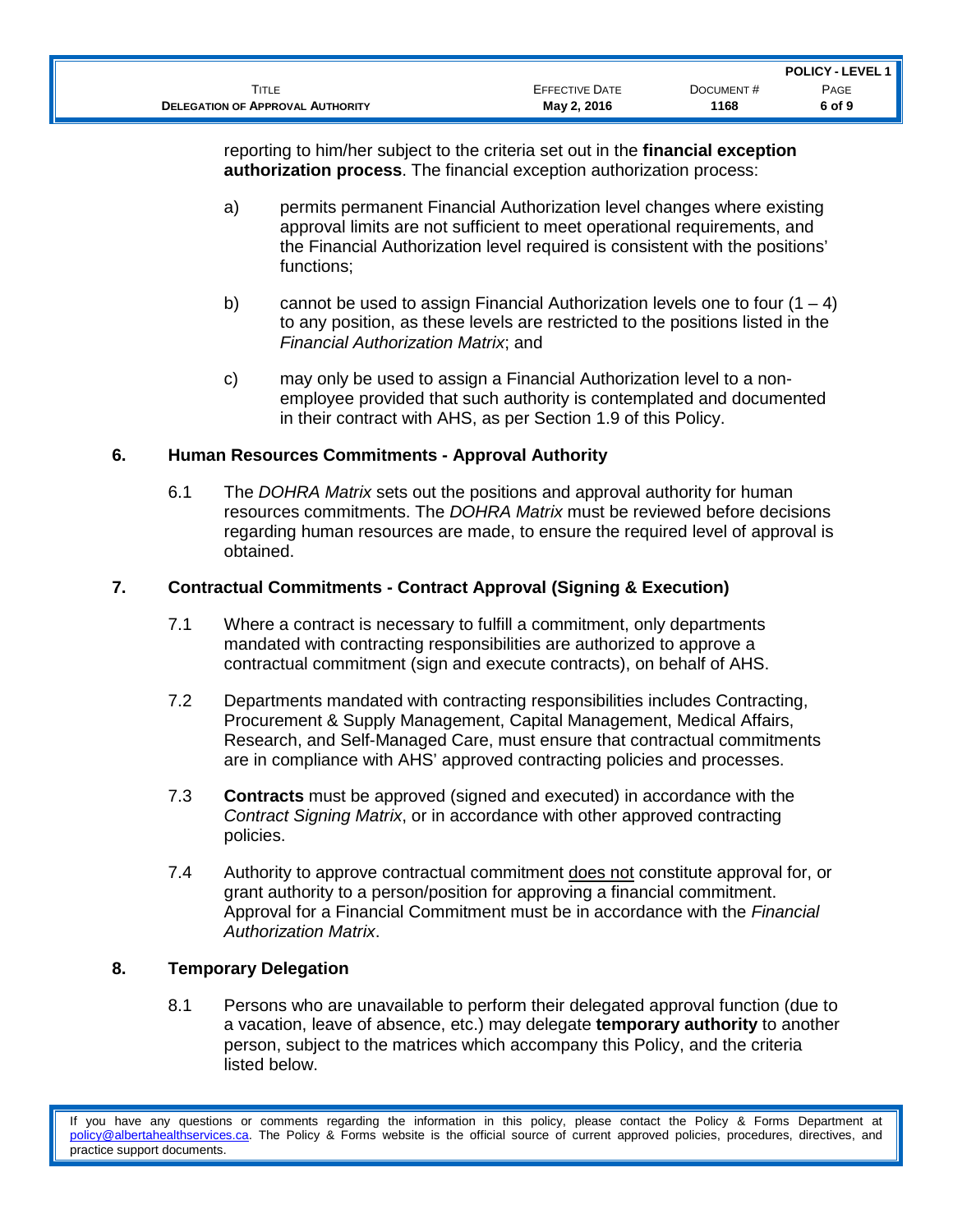|                                         |                       |           | <b>POLICY - LEVEL 1 II</b> |
|-----------------------------------------|-----------------------|-----------|----------------------------|
| ĪITLE                                   | <b>EFFECTIVE DATE</b> | DOCUMENT# | PAGE                       |
| <b>DELEGATION OF APPROVAL AUTHORITY</b> | May 2, 2016           | 1168      | 7 of 9                     |

- 8.2 If a person is incapacitated and unable to delegate his/her authority, that authority may be delegated by a more senior member of the program group or **executive management**.
- 8.3 Temporary delegation of authority is intended to cover periods of short term absences, and in most cases shall not exceed 90 days.
- 8.4 Evidence of the temporary delegation must be documented and records of such delegation must be retained as part of the department records for audit and examination purposes.
- 8.5 The authority, responsibility, and accountability inherent in the delegation must be clearly communicated to the temporary delegate.

#### **9. Non-Compliance with Policy**

9.1 Non-compliance with this Policy may result in disciplinary action up to and including termination of employment or contract with AHS.

### **DEFINITIONS**

**Approver(s)** means individuals with delegated authority to approve commitments as set out in the matrices which accompany this Policy.

**Commitment** means for the purposes of this Policy:

- a) Financial Commitments are decisions, to commit funds against an approved budget, in accordance with Section 5 of this policy.
- b) Human Resources Commitments are decisions made with respect to a human resources function, in accordance with Section 6 of this policy.
- c) Contractual Commitments are decisions made for AHS to be bound by contractual obligations (whether financial or non-financial) by signing and executing a contract, in accordance with Section 7 of this policy.

**Contract** means a legally enforceable agreement made between AHS and one or more parties. For the purposes of this policy, a contract shall include such agreements as a memorandum of understanding, letter of intent and early start letter.

**Executive Management** means the individuals appointed as members of the executive leadership team for AHS, including the President and Chief Executive Officer and designated positions that report directly to the President and Chief Executive Officer.

**Financial Exception Authorization Process** means the approved process used to modify a position's default authorization level for financial approval processes.

If you have any questions or comments regarding the information in this policy, please contact the Policy & Forms Department at [policy@albertahealthservices.ca.](mailto:policy@albertahealthservices.ca) The Policy & Forms website is the official source of current approved policies, procedures, directives, and practice support documents.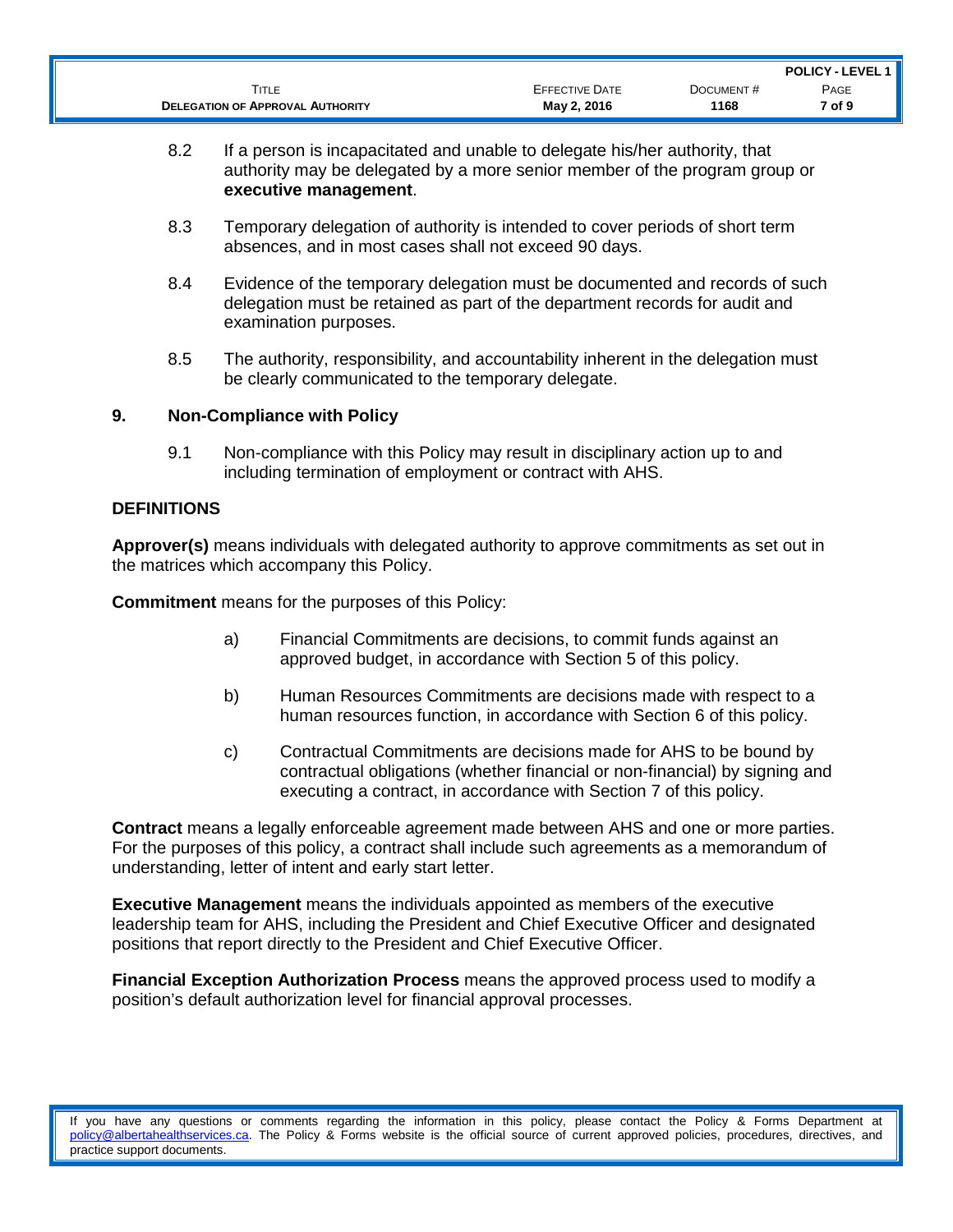|                                         |                       |           | <b>POLICY - LEVEL 1   </b> |
|-----------------------------------------|-----------------------|-----------|----------------------------|
| Title                                   | <b>EFFECTIVE DATE</b> | DOCUMENT# | PAGE                       |
| <b>DELEGATION OF APPROVAL AUTHORITY</b> | May 2, 2016           | 1168      | 8 of 9                     |

**Governing Body** means the governance body of AHS appointed by the Minister of Health in accordance with the applicable statute(s), and which may be a Board or an Official Administrator.

**Limit(s)** mean the value of the commitments as more particularly detailed in the *Delegation of Authority for Financial Commitments Authorization "Financial Authorization" Matrix*, and, in this regard, the dollar value of commitments shall be determined as follows, calculated by taking into account the effect or value of any and all of the following which apply to the particular commitment:

- a) the expenditure by AHS of monetary consideration, in which case the value of the commitment shall be the amount of monetary funds paid by AHS;
- b) the expenditure by AHS of non-monetary consideration, in which case the value of the commitment shall be the fair value of the non-monetary consideration provided or expended by AHS;
- c) AHS incurring any debt or liability, in which case the value of the commitment shall be the principal amount of the debt or liability (excluding interest). Where the debt or liability is unlimited, only the Governing Body reserves the right to approve such debt or liability. Notwithstanding the foregoing, where the debt or liability to be incurred is in the ordinary course of business (i.e. a contractual indemnity or guarantee) and is part of a commitment for the acquisition of goods or services by AHS, if the CEO has the right to approve the expenditure of consideration for the underlying commitment to which the debt or liability is related, the CEO shall have right to approve the debt or liability; or
- d) the amount of monetary funds or revenue which are received by AHS, or which AHS is entitled to receive, from a third party.

**President and Chief Executive Officer(s) (CEO)** means the person or persons appointed to the most senior executive office(s) of AHS, under whatever title or titles the Board or the Official Administrator determines to give such individual(s), and who is/are the most senior administrator(s) within the AHS organizational structure responsible for leadership and management including the day-to-day operations and is/are accountable to the Board or the Official Administrator.

**Program Group** means and includes, but is not limited to, a portfolio, department, division, sector, or group within the AHS organizational structure.

**Temporary Authority** means a situation where authority has been delegated on a temporary basis which shall not exceed the period required to cover a person who is unavailable to perform their delegated approval function, and in most cases shall not exceed 90 days.

If you have any questions or comments regarding the information in this policy, please contact the Policy & Forms Department at [policy@albertahealthservices.ca.](mailto:policy@albertahealthservices.ca) The Policy & Forms website is the official source of current approved policies, procedures, directives, and practice support documents.